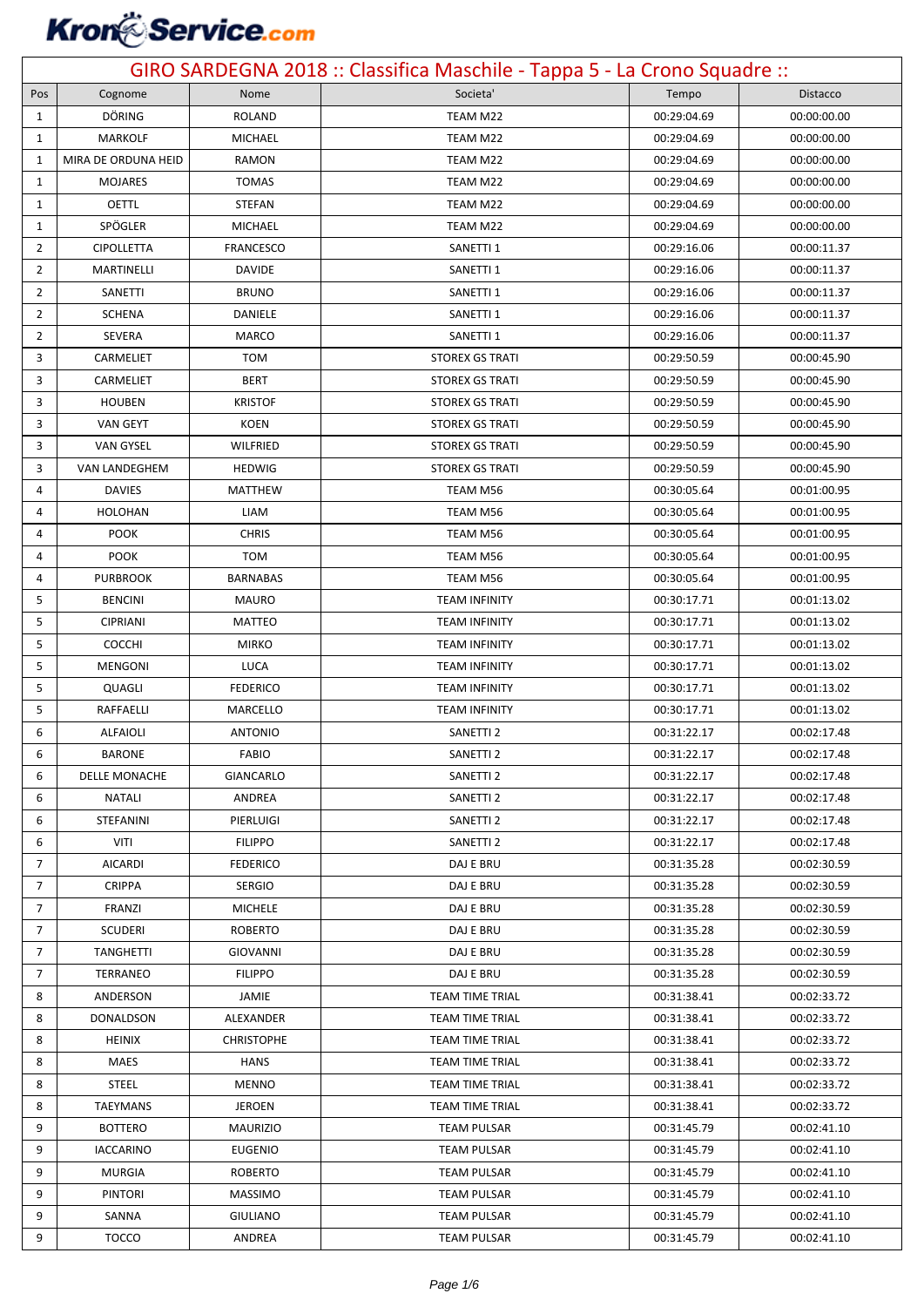## **Kron** Service.com

| GIRO SARDEGNA 2018 :: Classifica Maschile - Tappa 5 - La Crono Squadre :: |                      |                        |                                    |                            |                            |  |
|---------------------------------------------------------------------------|----------------------|------------------------|------------------------------------|----------------------------|----------------------------|--|
| Pos                                                                       | Cognome              | Nome                   | Societa'                           | Tempo                      | Distacco                   |  |
| 10                                                                        | <b>CATANI LIGATO</b> | <b>STEFANO</b>         | TEAM M60                           | 00:32:10.09                | 00:03:05.40                |  |
| 10                                                                        | <b>ESEMPI</b>        | PAOLO                  | TEAM M60                           | 00:32:10.09                | 00:03:05.40                |  |
| 10                                                                        | <b>FAVALLI</b>       | <b>NICOLA</b>          | TEAM M60                           | 00:32:10.09                | 00:03:05.40                |  |
| 10                                                                        | GALLO                | CORRADO                | TEAM M60                           | 00:32:10.09                | 00:03:05.40                |  |
| 10                                                                        | MADDALUNO            | <b>GENNARO</b>         | TEAM M60                           | 00:32:10.09                | 00:03:05.40                |  |
| 10                                                                        | <b>MURARO</b>        | ANDREA                 | TEAM M60                           | 00:32:10.09                | 00:03:05.40                |  |
| 11                                                                        | <b>BULMER</b>        | DAVID                  | <b>TPCC</b>                        | 00:32:46.45                | 00:03:41.76                |  |
| 11                                                                        | <b>SMITH</b>         | LEO                    | <b>TPCC</b>                        | 00:32:46.45                | 00:03:41.76                |  |
| 11                                                                        | <b>SWIFT</b>         | <b>HARRY</b>           | <b>TPCC</b>                        | 00:32:46.45                | 00:03:41.76                |  |
| 11                                                                        | <b>VAN WEZEL</b>     | PIETER                 | <b>TPCC</b>                        | 00:32:46.45                | 00:03:41.76                |  |
| 12                                                                        | <b>DICKINSON</b>     | PAUL                   | TEAM TIME TRIAL-ASD MAX LELLI      | 00:32:46.49                | 00:03:41.80                |  |
| 12                                                                        | LELLI                | MASSIMILIANO           | TEAM TIME TRIAL-ASD MAX LELLI      | 00:32:46.49                | 00:03:41.80                |  |
| 12                                                                        | NIELSEN              | <b>JACK</b>            | TEAM TIME TRIAL-ASD MAX LELLI      | 00:32:46.49                | 00:03:41.80                |  |
| 12                                                                        | <b>POTTER</b>        | <b>ROB</b>             | TEAM TIME TRIAL-ASD MAX LELLI      | 00:32:46.49                | 00:03:41.80                |  |
| 12                                                                        | RATAJCZAK            | <b>TOM</b>             | TEAM TIME TRIAL-ASD MAX LELLI      | 00:32:46.49                | 00:03:41.80                |  |
| 12                                                                        | WARREN               | RANDY                  | TEAM TIME TRIAL-ASD MAX LELLI      | 00:32:46.49                | 00:03:41.80                |  |
| 13                                                                        | <b>BRIJDER</b>       | <b>BERTIJN</b>         | <b>TEAM GRINTA</b>                 | 00:32:54.45                | 00:03:49.76                |  |
| 13                                                                        | <b>BUFACCHI</b>      | GIANNI                 | <b>TEAM GRINTA</b>                 | 00:32:54.45                | 00:03:49.76                |  |
| 13                                                                        | <b>GOORDEN</b>       | RENE                   | <b>TEAM GRINTA</b>                 | 00:32:54.45                | 00:03:49.76                |  |
| 13                                                                        | KUNKELER             | EMIEL                  | <b>TEAM GRINTA</b>                 | 00:32:54.45                | 00:03:49.76                |  |
| 13                                                                        | KUNKELER             | <b>KEES</b>            | <b>TEAM GRINTA</b>                 | 00:32:54.45                | 00:03:49.76                |  |
| 13                                                                        | WAELZLEIN            | <b>GERHARD</b>         | <b>TEAM GRINTA</b>                 | 00:32:54.45                | 00:03:49.76                |  |
| 14                                                                        | DE BOKX              | <b>MARC</b>            | TEAM M39                           | 00:33:00.30                | 00:03:55.61                |  |
| 14                                                                        | DE VROED             | MARCEL                 | TEAM M39                           | 00:33:00.30                | 00:03:55.61                |  |
| 14                                                                        | <b>FRENCKEN</b>      | <b>FRIDO</b>           | TEAM M39                           | 00:33:00.30                | 00:03:55.61                |  |
| 14                                                                        | LOISON               | <b>XAVIER</b>          | TEAM M39                           | 00:33:00.30                | 00:03:55.61                |  |
| 14                                                                        | RASMUSSEN            | <b>JENS</b>            | TEAM M39                           | 00:33:00.30                | 00:03:55.61                |  |
| 14                                                                        | <b>VAN GELDEREN</b>  | ELLO                   | TEAM M39                           | 00:33:00.30                | 00:03:55.61                |  |
| 15                                                                        | <b>BURSI</b>         | LUCA                   | <b>FRIGO TEAM</b>                  | 00:33:03.85                | 00:03:59.16                |  |
| 15                                                                        | PISANU               | ANDREA                 | <b>FRIGO TEAM</b>                  | 00:33:03.85                | 00:03:59.16                |  |
| 15                                                                        | REISNER              | <b>MARTIN</b>          | <b>FRIGO TEAM</b>                  | 00:33:03.85                | 00:03:59.16                |  |
| 15                                                                        | <b>ROSATI</b>        | <b>ANTONIO</b>         | <b>FRIGO TEAM</b>                  | 00:33:03.85                | 00:03:59.16                |  |
| 15                                                                        | SERRA                | SALVATORE              | <b>FRIGO TEAM</b>                  | 00:33:03.85                | 00:03:59.16                |  |
| 15                                                                        | <b>TOLA</b>          | <b>SIMONE</b>          | <b>FRIGO TEAM</b>                  | 00:33:03.85                | 00:03:59.16                |  |
| 16                                                                        | <b>BOGAARD</b>       | TOM                    | TEAM M12                           | 00:33:09.11                | 00:04:04.42                |  |
| 16                                                                        | <b>BRANDT</b>        | <b>ROEMER</b>          | TEAM M12                           | 00:33:09.11                | 00:04:04.42                |  |
| 16                                                                        | ELVE                 | BENJAMIN               | TEAM M12                           | 00:33:09.11                | 00:04:04.42                |  |
| 16                                                                        | OSNABRUGGE           | <b>RUBEN</b>           | TEAM M12                           | 00:33:09.11                | 00:04:04.42                |  |
| 16                                                                        | <b>VERDIJK</b>       | <b>GERT-JAN</b>        | TEAM M12                           | 00:33:09.11                | 00:04:04.42                |  |
| 17                                                                        | BOVI                 | <b>TOMMASO</b>         | DAJE A TUTTA                       | 00:33:11.19                | 00:04:06.50                |  |
| 17                                                                        | <b>CELOTTO</b>       | MAURO                  | DAJE A TUTTA                       | 00:33:11.19                | 00:04:06.50                |  |
| 17                                                                        | <b>DONATIVI</b>      | <b>VINCENZO</b>        | DAJE A TUTTA                       | 00:33:11.19                | 00:04:06.50                |  |
| 17                                                                        | LANCI                | DANIELE                | DAJE A TUTTA                       | 00:33:11.19                | 00:04:06.50                |  |
| 17                                                                        | MARSEGLIA            | <b>GIUSEPPE</b>        | DAJE A TUTTA                       | 00:33:11.19                | 00:04:06.50                |  |
| 17                                                                        | <b>SILVESTRI</b>     | FRANCESCO              | DAJE A TUTTA                       | 00:33:11.19                | 00:04:06.50                |  |
| 18                                                                        | DAL CIN              | <b>FRANCO</b>          | SAGRANTINO WINE                    | 00:33:23.90                | 00:04:19.21                |  |
| 18                                                                        | <b>DUPERRET</b>      | ANDRE                  | SAGRANTINO WINE                    | 00:33:23.90                | 00:04:19.21                |  |
| 18                                                                        | <b>FRISON</b>        | <b>GIANFRANCO</b>      | SAGRANTINO WINE                    | 00:33:23.90                | 00:04:19.21                |  |
| 18                                                                        | LUISOTTO<br>POLIDO   | <b>CRISTIAN</b>        | SAGRANTINO WINE                    | 00:33:23.90                | 00:04:19.21                |  |
| 18<br>18                                                                  | <b>ROSIUS</b>        | <b>PATRIZIO</b><br>RAF | SAGRANTINO WINE<br>SAGRANTINO WINE | 00:33:23.90<br>00:33:23.90 | 00:04:19.21<br>00:04:19.21 |  |
| 19                                                                        | <b>BIANCAMANO</b>    | <b>GIOVANNI</b>        | TEAM M16                           | 00:33:33.70                | 00:04:29.01                |  |
|                                                                           |                      |                        |                                    |                            |                            |  |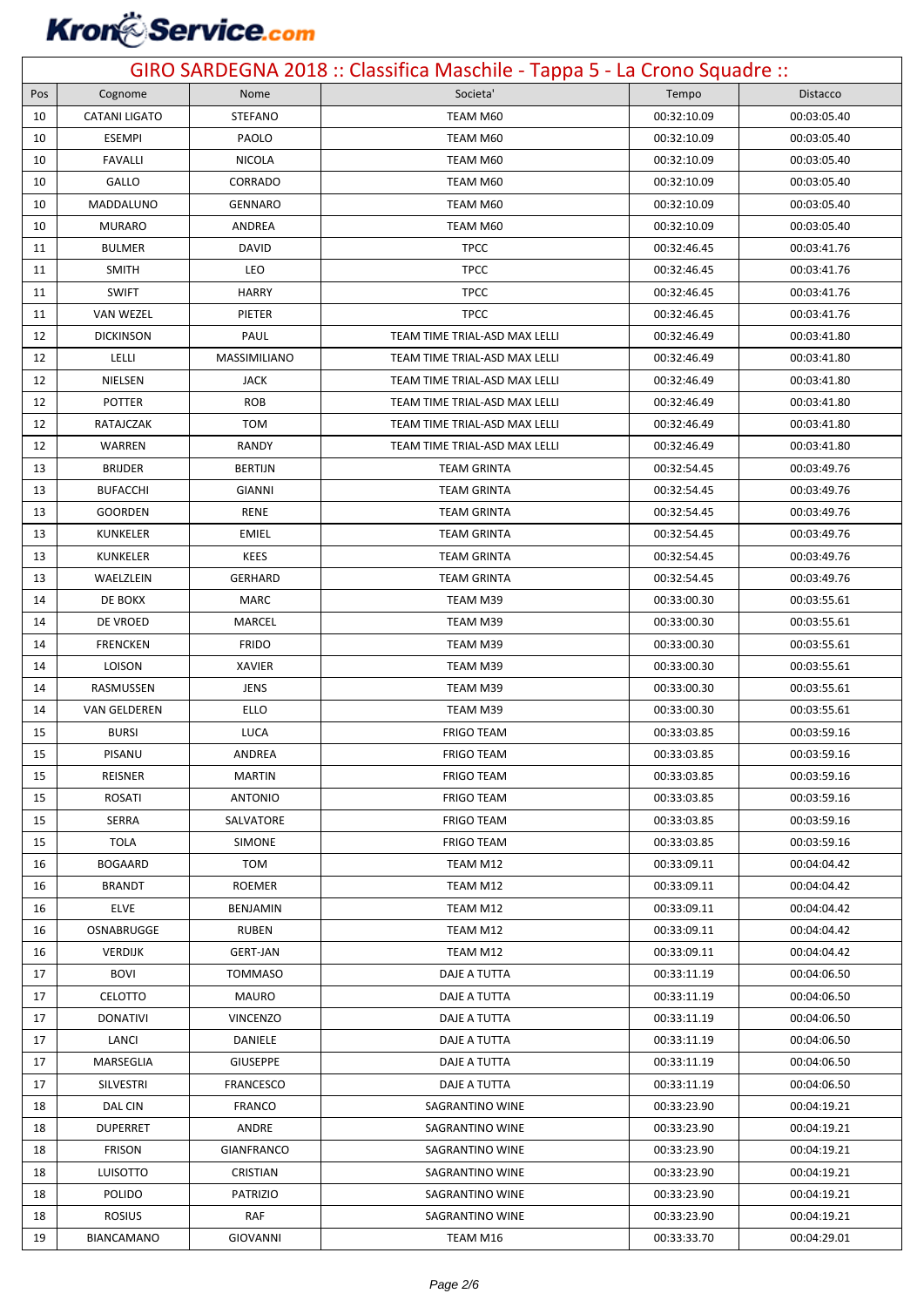### **Kron**&Service.com

| GIRO SARDEGNA 2018 :: Classifica Maschile - Tappa 5 - La Crono Squadre :: |                                      |                            |                                   |                            |                            |  |
|---------------------------------------------------------------------------|--------------------------------------|----------------------------|-----------------------------------|----------------------------|----------------------------|--|
| Pos                                                                       | Cognome                              | Nome                       | Societa'                          | Tempo                      | <b>Distacco</b>            |  |
| 19                                                                        | DI TOMMASO                           | ANGELO ENZO                | TEAM M16                          | 00:33:33.70                | 00:04:29.01                |  |
| 19                                                                        | <b>DROZ</b>                          | <b>YURI</b>                | TEAM M16                          | 00:33:33.70                | 00:04:29.01                |  |
| 19                                                                        | <b>GIANETTI</b>                      | <b>ALBERTO</b>             | TEAM M16                          | 00:33:33.70                | 00:04:29.01                |  |
| 19                                                                        | MANGANARO                            | <b>FILIPPO</b>             | TEAM M16                          | 00:33:33.70                | 00:04:29.01                |  |
| 20                                                                        | DE BONT                              | <b>STEF</b>                | TEAM M64                          | 00:33:37.89                | 00:04:33.20                |  |
| 20                                                                        | <b>KROEZEN</b>                       | <b>MENNO</b>               | TEAM M64                          | 00:33:37.89                | 00:04:33.20                |  |
| 20                                                                        | <b>MARGRY</b>                        | <b>CAMIEL JOHANNES</b>     | TEAM M64                          | 00:33:37.89                | 00:04:33.20                |  |
| 20                                                                        | <b>VALKS</b>                         | <b>MARTIJN</b>             | TEAM M64                          | 00:33:37.89                | 00:04:33.20                |  |
| 21                                                                        | <b>BASONI</b>                        | <b>ANTONIO</b>             | TEAM M18                          | 00:33:52.71                | 00:04:48.02                |  |
| 21                                                                        | CONSTANT                             | <b>HERVE</b>               | TEAM M18                          | 00:33:52.71                | 00:04:48.02                |  |
| 21                                                                        | MARONGIU                             | <b>STEFANO</b>             | TEAM M18                          | 00:33:52.71                | 00:04:48.02                |  |
| 21                                                                        | <b>MONTISCI</b>                      | <b>ALVISE</b>              | TEAM M18                          | 00:33:52.71                | 00:04:48.02                |  |
| 21                                                                        | OGGIANU                              | SALVATORE                  | TEAM M18                          | 00:33:52.71                | 00:04:48.02                |  |
| 22                                                                        | <b>BERTON</b>                        | <b>GIORGIO</b>             | ROOMAN 1                          | 00:34:08.67                | 00:05:03.98                |  |
| 22                                                                        | <b>GRUA</b>                          | <b>FABIO</b>               | ROOMAN 1                          | 00:34:08.67                | 00:05:03.98                |  |
| 22                                                                        | RAMO'                                | <b>GIOVANNI</b>            | ROOMAN 1                          | 00:34:08.67                | 00:05:03.98                |  |
| 22                                                                        | <b>STACCOTTI</b>                     | NICOLO <sup>'</sup>        | ROOMAN 1                          | 00:34:08.67                | 00:05:03.98                |  |
| 22                                                                        | <b>TESTA</b>                         | <b>MASSIMO</b>             | ROOMAN 1                          | 00:34:08.67                | 00:05:03.98                |  |
| 22                                                                        | <b>TROZZOLA</b>                      | <b>SEVERINO</b>            | ROOMAN 1                          | 00:34:08.67                | 00:05:03.98                |  |
| 23                                                                        | BENALAL                              | <b>NICHOLAI</b>            | TEAM M55                          | 00:34:21.31                | 00:05:16.62                |  |
| 23                                                                        | <b>BERNÅS</b>                        | DANIEL                     | TEAM M55                          | 00:34:21.31                | 00:05:16.62                |  |
| 23                                                                        | DELICAET                             | LEN                        | TEAM M55                          | 00:34:21.31                | 00:05:16.62                |  |
| 23                                                                        | LAURENT                              | CEDRIC                     | TEAM M55                          | 00:34:21.31                | 00:05:16.62                |  |
| 23                                                                        | MARA                                 | <b>LUCA</b>                | TEAM M55                          | 00:34:21.31                | 00:05:16.62                |  |
| 23                                                                        | PERSICO                              | <b>FRANCESCO</b>           | TEAM M55                          | 00:34:21.31                | 00:05:16.62                |  |
| 24                                                                        | BARBAGELATA                          | <b>NICOLAS</b>             | TEAM M57                          | 00:34:25.91                | 00:05:21.22                |  |
| 24                                                                        | BARBAGELATA                          | PASCAL                     | TEAM M57                          | 00:34:25.91                | 00:05:21.22                |  |
| 24                                                                        | COCCO                                | <b>GIANFRANCO</b>          | TEAM M57                          | 00:34:25.91                | 00:05:21.22                |  |
| 24                                                                        | <b>ERCOLE</b>                        | <b>GIUSEPPE</b>            | TEAM M57                          | 00:34:25.91                | 00:05:21.22                |  |
| 24                                                                        | <b>MARIANI</b>                       | ANDREA                     | TEAM M57                          | 00:34:25.91                | 00:05:21.22                |  |
| 24                                                                        | <b>TAGLIABUE</b>                     | MARCO                      | TEAM M57                          | 00:34:25.91                | 00:05:21.22                |  |
| 25                                                                        | <b>BULL</b>                          | <b>JAMES</b>               | TEAM NJINGA CYCLING               | 00:34:38.93                | 00:05:34.24                |  |
| 25                                                                        | <b>HEY</b>                           | <b>JAMES</b>               | TEAM NJINGA CYCLING               | 00:34:38.93                | 00:05:34.24                |  |
| 25                                                                        | <b>KEYNES</b>                        | <b>TOGO</b>                | TEAM NJINGA CYCLING               | 00:34:38.93                | 00:05:34.24                |  |
| 25                                                                        | OLIVER                               | <b>JAMES</b>               | TEAM NJINGA CYCLING               | 00:34:38.93                | 00:05:34.24                |  |
| 25                                                                        | <b>RICHARDS</b>                      | TIM                        | TEAM NJINGA CYCLING               | 00:34:38.93                | 00:05:34.24                |  |
| 25                                                                        | SHERWOOD                             | TONY                       | TEAM NJINGA CYCLING               | 00:34:38.93                | 00:05:34.24                |  |
| 26                                                                        | <b>HERMANS</b>                       | JAN                        | TEAM M61                          | 00:34:47.65                | 00:05:42.96                |  |
| 26                                                                        | <b>HUMM</b>                          | <b>ROLF</b>                | TEAM M61                          | 00:34:47.65                | 00:05:42.96                |  |
| 26                                                                        | <b>HUMM</b>                          | DANIEL                     | TEAM M61                          | 00:34:47.65                | 00:05:42.96                |  |
| 26                                                                        | REINDERS                             | JOS                        | TEAM M61                          | 00:34:47.65                | 00:05:42.96                |  |
| 27<br>27                                                                  | <b>ADDIS</b><br><b>BRUNI</b>         | <b>MIRKO</b>               | SQUADRA B&B<br>SQUADRA B&B        | 00:35:06.78                | 00:06:02.09                |  |
|                                                                           |                                      | SERAFINO                   |                                   | 00:35:06.78                | 00:06:02.09                |  |
| 27                                                                        | CANE <sup>'</sup>                    | <b>ERNESTO</b>             | SQUADRA B&B                       | 00:35:06.78                | 00:06:02.09                |  |
| 27                                                                        | <b>TURCHETTI</b>                     | <b>SIMONE</b><br>PIERLUIGI | SQUADRA B&B                       | 00:35:06.78<br>00:35:06.78 | 00:06:02.09<br>00:06:02.09 |  |
| 27                                                                        | <b>UBERTI</b>                        |                            | SQUADRA B&B                       |                            |                            |  |
| 28                                                                        | <b>CAPPELLETTI</b><br><b>FRANCIA</b> | MATTIA<br><b>MASSIMO</b>   | <b>UC ARCETANA</b><br>UC ARCETANA | 00:35:13.73                | 00:06:09.04<br>00:06:09.04 |  |
| 28<br>28                                                                  | <b>GIBERTI</b>                       | <b>CRISTIAN</b>            | <b>UC ARCETANA</b>                | 00:35:13.73<br>00:35:13.73 | 00:06:09.04                |  |
| 28                                                                        | PELOROSSI                            | DANIELE                    | UC ARCETANA                       | 00:35:13.73                | 00:06:09.04                |  |
| 29                                                                        | <b>ATZORI</b>                        | MARCO                      | TEAM FORNAIO MACOMER              | 00:35:15.61                | 00:06:10.92                |  |
| 29                                                                        | CIFARELLI                            | NICOLA                     | TEAM FORNAIO MACOMER              | 00:35:15.61                | 00:06:10.92                |  |
|                                                                           |                                      |                            |                                   |                            |                            |  |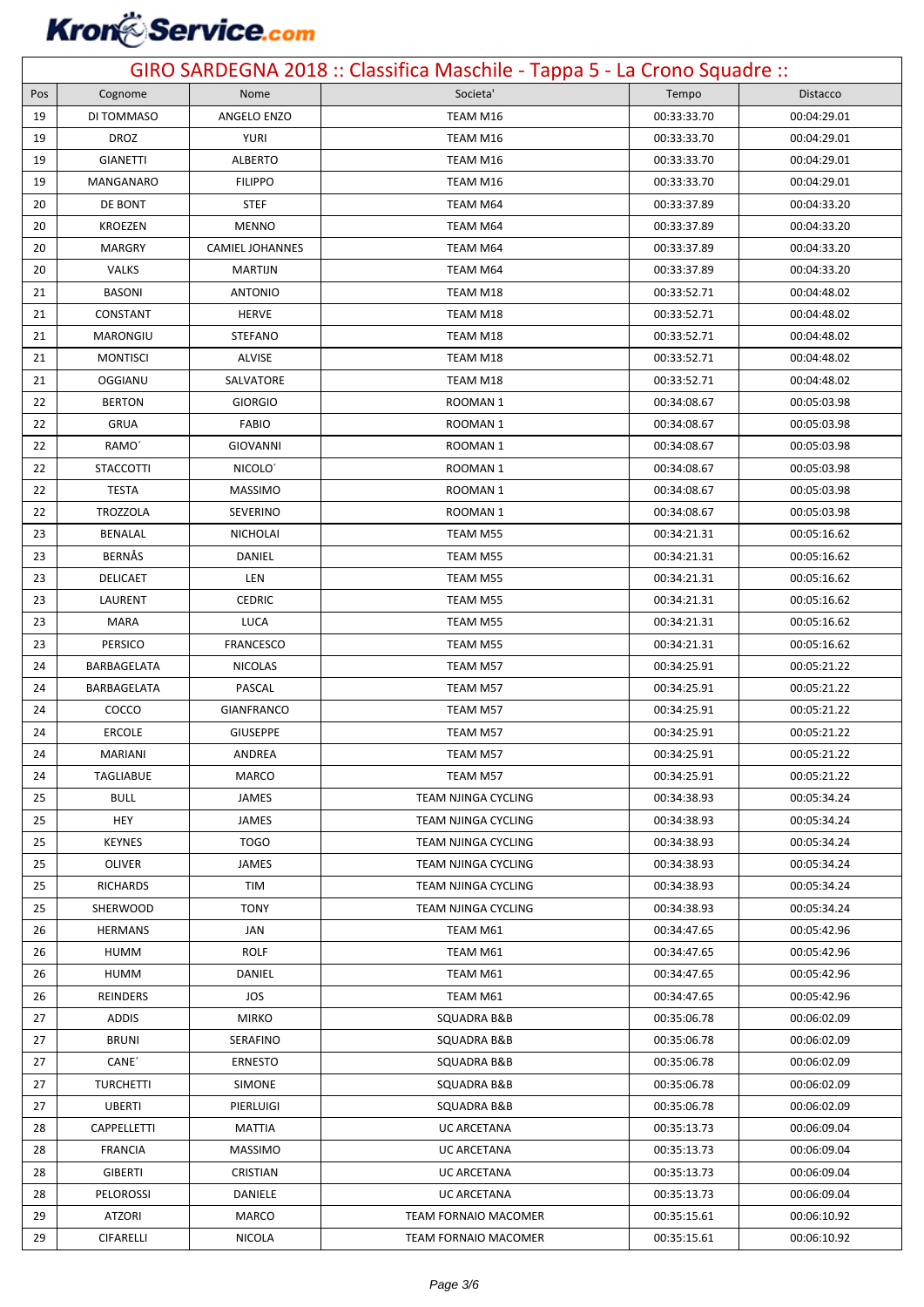### **Kron**&Service.com

| GIRO SARDEGNA 2018 :: Classifica Maschile - Tappa 5 - La Crono Squadre :: |                               |                    |                             |                            |                            |  |
|---------------------------------------------------------------------------|-------------------------------|--------------------|-----------------------------|----------------------------|----------------------------|--|
| Pos                                                                       | Cognome                       | Nome               | Societa'                    | Tempo                      | Distacco                   |  |
| 29                                                                        | CONTENE                       | <b>GIAN MARIO</b>  | <b>TEAM FORNAIO MACOMER</b> | 00:35:15.61                | 00:06:10.92                |  |
| 29                                                                        | PEGORARO                      | <b>ANTONIO</b>     | <b>TEAM FORNAIO MACOMER</b> | 00:35:15.61                | 00:06:10.92                |  |
| 29                                                                        | SIMULA                        | SALVATORE          | <b>TEAM FORNAIO MACOMER</b> | 00:35:15.61                | 00:06:10.92                |  |
| 29                                                                        | <b>VITOLANO</b>               | LORENZO            | TEAM FORNAIO MACOMER        | 00:35:15.61                | 00:06:10.92                |  |
| 30                                                                        | AVAGLIANO                     | PAOLO              | TEAM LONDON DYNAMO          | 00:35:21.20                | 00:06:16.51                |  |
| 30                                                                        | <b>BASTIN</b>                 | ALEXANDER          | <b>TEAM LONDON DYNAMO</b>   | 00:35:21.20                | 00:06:16.51                |  |
| 30                                                                        | GRAY                          | <b>MARK</b>        | TEAM LONDON DYNAMO          | 00:35:21.20                | 00:06:16.51                |  |
| 30                                                                        | <b>NOBLET</b>                 | MARK               | <b>TEAM LONDON DYNAMO</b>   | 00:35:21.20                | 00:06:16.51                |  |
| 30                                                                        | WARE                          | <b>CHRIS</b>       | <b>TEAM LONDON DYNAMO</b>   | 00:35:21.20                | 00:06:16.51                |  |
| 31                                                                        | <b>BUSANI</b>                 | <b>GIOVANNI</b>    | TEAM M26                    | 00:35:21.34                | 00:06:16.65                |  |
| 31                                                                        | <b>BUSANI</b>                 | CORRADO            | TEAM M26                    | 00:35:21.34                | 00:06:16.65                |  |
| 31                                                                        | CATELLANI                     | GIANLUCA           | TEAM M26                    | 00:35:21.34                | 00:06:16.65                |  |
| 31                                                                        | <b>CONTE</b>                  | <b>MARIO</b>       | TEAM M26                    | 00:35:21.34                | 00:06:16.65                |  |
| 31                                                                        | PALOMBA                       | PIETRO             | TEAM M26                    | 00:35:21.34                | 00:06:16.65                |  |
| 31                                                                        | SORU                          | <b>VINCENZO</b>    | TEAM M26                    | 00:35:21.34                | 00:06:16.65                |  |
| 32                                                                        | CANDEAGO                      | ALESSANDRO         | <b>SWATT CLUB</b>           | 00:35:33.78                | 00:06:29.09                |  |
| 32                                                                        | <b>DE PARIS</b>               | <b>MAURO</b>       | <b>SWATT CLUB</b>           | 00:35:33.78                | 00:06:29.09                |  |
| 32                                                                        | <b>FABRINETTI</b>             | <b>MARIO</b>       | <b>SWATT CLUB</b>           | 00:35:33.78                | 00:06:29.09                |  |
| 32                                                                        | <b>FANTINEL</b>               | <b>MATTEO</b>      | <b>SWATT CLUB</b>           | 00:35:33.78                | 00:06:29.09                |  |
| 32                                                                        | <b>MELIS</b>                  | <b>ROBERTO</b>     | <b>SWATT CLUB</b>           | 00:35:33.78                | 00:06:29.09                |  |
| 33                                                                        | <b>DOEL</b>                   | <b>JUSTIN</b>      | <b>VC MELES</b>             | 00:35:36.42                | 00:06:31.73                |  |
| 33                                                                        | <b>HARNAY</b>                 | JEAN LUC           | <b>VC MELES</b>             | 00:35:36.42                | 00:06:31.73                |  |
| 33                                                                        | <b>HOLLEY</b>                 | <b>DEREK</b>       | <b>VC MELES</b>             | 00:35:36.42                | 00:06:31.73                |  |
| 33                                                                        | <b>HORTH</b>                  | <b>STUART</b>      | <b>VC MELES</b>             | 00:35:36.42                | 00:06:31.73                |  |
| 33                                                                        | <b>PINE</b>                   | <b>GEOFF</b>       | <b>VC MELES</b>             | 00:35:36.42                | 00:06:31.73                |  |
| 33                                                                        | <b>THORLEY</b>                | <b>STEPHEN</b>     | <b>VC MELES</b>             | 00:35:36.42                | 00:06:31.73                |  |
| 34                                                                        | <b>FILIPAZZI</b>              | LUIGI              | TEAM M50                    | 00:35:43.04                | 00:06:38.35                |  |
| 34                                                                        | <b>MOTTA</b>                  | <b>ROBERTO</b>     | TEAM M50                    | 00:35:43.04                | 00:06:38.35                |  |
| 34                                                                        | <b>MURADOR</b>                | ANDREA             | TEAM M50                    | 00:35:43.04                | 00:06:38.35                |  |
| 34                                                                        | POGLIANI                      | MASSIMO            | TEAM M50                    | 00:35:43.04                | 00:06:38.35                |  |
| 34                                                                        | <b>TORRACO</b>                | MATTEO             | TEAM M50                    | 00:35:43.04                | 00:06:38.35                |  |
| 35                                                                        | <b>BREBBIA</b>                | ANGELO             | TEAM M43                    | 00:35:44.75                | 00:06:40.06                |  |
| 35                                                                        | <b>DURIO</b>                  | <b>ALBERTO</b>     | TEAM M43                    | 00:35:44.75                | 00:06:40.06                |  |
| 35                                                                        | <b>FENDONI</b>                | RENATO             | TEAM M43                    | 00:35:44.75                | 00:06:40.06                |  |
| 35                                                                        | <b>FILA</b>                   | <b>ROBERTO</b>     | TEAM M43                    | 00:35:44.75                | 00:06:40.06                |  |
| 35                                                                        | <b>GRAZIANO</b>               | <b>ROBERTO</b>     | TEAM M43                    | 00:35:44.75                | 00:06:40.06                |  |
| 35                                                                        | <b>TACCA</b>                  | LUCA               | TEAM M43                    | 00:35:44.75                | 00:06:40.06                |  |
| 36                                                                        | DEFLORIAN                     | PETER              | TEAM M53                    | 00:35:48.87                | 00:06:44.18                |  |
| 36                                                                        | MARIANI D'ALTRI               | ALESSANDRO         | TEAM M53                    | 00:35:48.87                | 00:06:44.18                |  |
| 36                                                                        | REIM                          | <b>CHRISTIAN</b>   | TEAM M53                    | 00:35:48.87                | 00:06:44.18                |  |
| 36                                                                        | RIEGLER                       | MICHAEL            | TEAM M53                    | 00:35:48.87                | 00:06:44.18                |  |
| 36                                                                        | RIEGLER                       | VALENTIN           | TEAM M53                    | 00:35:48.87                | 00:06:44.18                |  |
| 36                                                                        | ZARHOV                        | MIKHAIL            | TEAM M53                    | 00:35:48.87                | 00:06:44.18                |  |
| 37                                                                        | <b>COLLIER</b>                | <b>DOMINIC</b>     | TEAM M63                    | 00:36:01.41                | 00:06:56.72                |  |
| 37                                                                        | <b>FORD</b>                   | MATTHEW            | TEAM M63                    | 00:36:01.41                | 00:06:56.72                |  |
| 37                                                                        | <b>PATYCHUK</b>               | GREGORY            | TEAM M63                    | 00:36:01.41                | 00:06:56.72                |  |
| 37                                                                        | WEIGHT                        | MARK               | TEAM M63                    | 00:36:01.41                | 00:06:56.72                |  |
| 38                                                                        | <b>BRINA</b>                  | MARCO              | TEAM M7                     | 00:36:13.64                | 00:07:08.95                |  |
| 38                                                                        | <b>CONSENTI</b>               | <b>GIUSEPPE</b>    | TEAM M7                     | 00:36:13.64                | 00:07:08.95                |  |
| 38                                                                        | DAGA                          | SALVATORE<br>PAOLO | TEAM M7                     | 00:36:13.64                | 00:07:08.95                |  |
| 38<br>38                                                                  | <b>FATTORI</b><br><b>MURA</b> | ALESSANDRO         | TEAM M7<br>TEAM M7          | 00:36:13.64<br>00:36:13.64 | 00:07:08.95<br>00:07:08.95 |  |
|                                                                           |                               |                    |                             |                            |                            |  |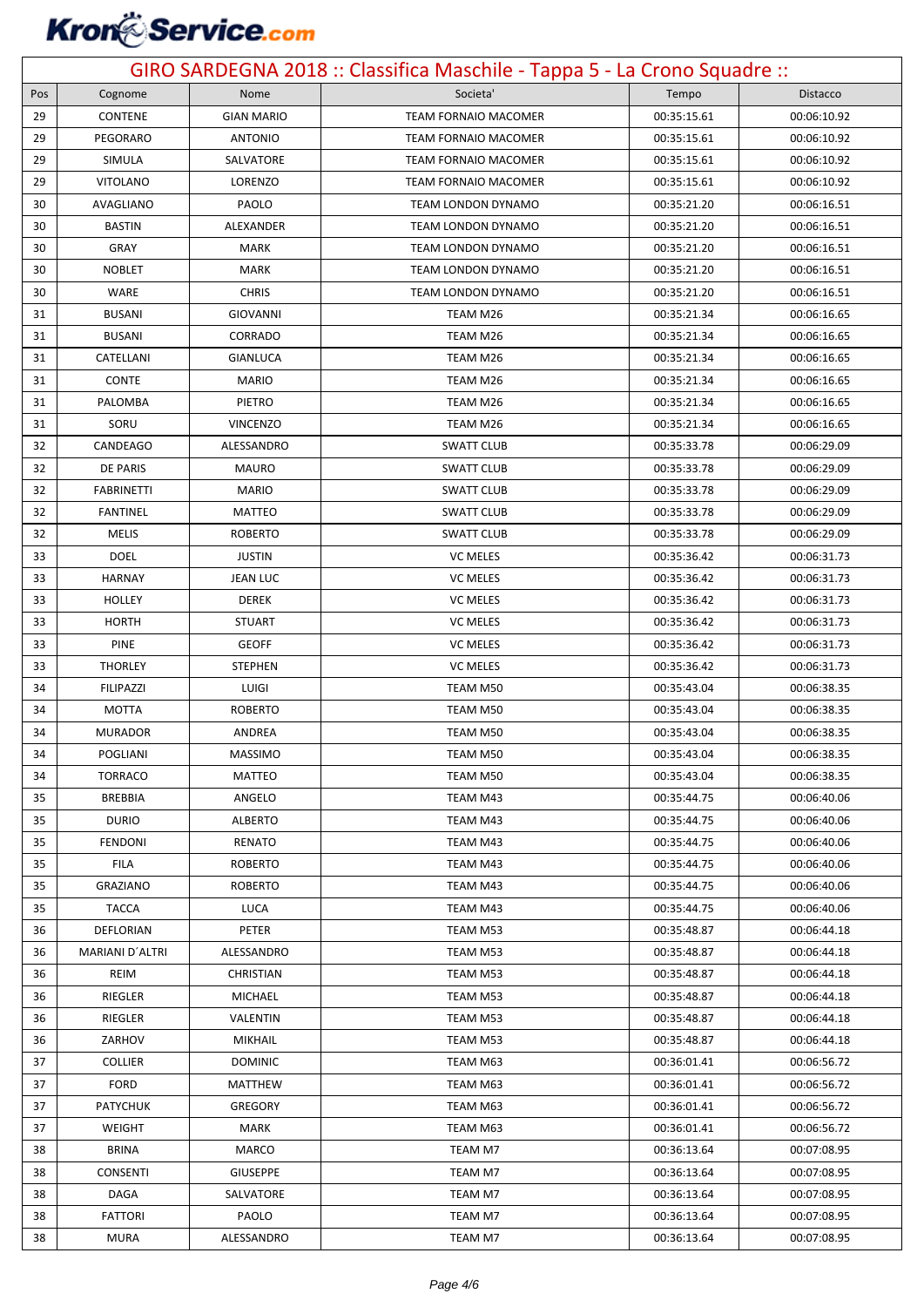### **Kron**&Service.com

| GIRO SARDEGNA 2018 :: Classifica Maschile - Tappa 5 - La Crono Squadre :: |                     |                   |                       |             |             |  |
|---------------------------------------------------------------------------|---------------------|-------------------|-----------------------|-------------|-------------|--|
| Pos                                                                       | Cognome             | Nome              | Societa'              | Tempo       | Distacco    |  |
| 38                                                                        | PIZZI               | <b>IURI</b>       | TEAM M7               | 00:36:13.64 | 00:07:08.95 |  |
| 39                                                                        | <b>HUTSON</b>       | <b>HUTSON</b>     | <b>TEAM TRAIL TTT</b> | 00:36:15.30 | 00:07:10.61 |  |
| 39                                                                        | POEZE               | <b>ROBERT</b>     | <b>TEAM TRAIL TTT</b> | 00:36:15.30 | 00:07:10.61 |  |
| 39                                                                        | RICHARDSON          | <b>BRENDAN</b>    | <b>TEAM TRAIL TTT</b> | 00:36:15.30 | 00:07:10.61 |  |
| 39                                                                        | <b>SCHLEPPI</b>     | <b>CHRISTIAN</b>  | <b>TEAM TRAIL TTT</b> | 00:36:15.30 | 00:07:10.61 |  |
| 39                                                                        | <b>VAN BOEKHOLT</b> | CARLO             | <b>TEAM TRAIL TTT</b> | 00:36:15.30 | 00:07:10.61 |  |
| 40                                                                        | <b>GARUTI</b>       | <b>CHRISTIAN</b>  | TEAM M62              | 00:36:32.66 | 00:07:27.97 |  |
| 40                                                                        | MARTORANA           | <b>MARIANO</b>    | TEAM M62              | 00:36:32.66 | 00:07:27.97 |  |
| 40                                                                        | MAZZONI             | <b>MARCO</b>      | TEAM M62              | 00:36:32.66 | 00:07:27.97 |  |
| 40                                                                        | MAZZONI             | <b>MAURIZIO</b>   | TEAM M62              | 00:36:32.66 | 00:07:27.97 |  |
| 40                                                                        | <b>NIZZOLI</b>      | SANDRO            | TEAM M62              | 00:36:32.66 | 00:07:27.97 |  |
| 40                                                                        | VARANI              | <b>CLAUDIO</b>    | TEAM M62              | 00:36:32.66 | 00:07:27.97 |  |
| 41                                                                        | ASPINALL            | WAYNE             | TEAM M51              | 00:37:01.16 | 00:07:56.47 |  |
| 41                                                                        | <b>GABOURIE</b>     | DARRELL           | TEAM M51              | 00:37:01.16 | 00:07:56.47 |  |
| 41                                                                        | <b>JAKUBOWSKI</b>   | <b>THOMAS</b>     | TEAM M51              | 00:37:01.16 | 00:07:56.47 |  |
| 41                                                                        | SARTORI             | <b>DENNIS</b>     | TEAM M51              | 00:37:01.16 | 00:07:56.47 |  |
| 41                                                                        | <b>VONA</b>         | PETER             | TEAM M51              | 00:37:01.16 | 00:07:56.47 |  |
| 41                                                                        | <b>WULFERS</b>      | <b>PATRICK</b>    | TEAM M51              | 00:37:01.16 | 00:07:56.47 |  |
| 42                                                                        | <b>BOEGE</b>        | MICHAEL           | TEAM M52              | 00:37:09.74 | 00:08:05.05 |  |
| 42                                                                        | <b>BRADY</b>        | <b>TIMOTHY</b>    | TEAM M52              | 00:37:09.74 | 00:08:05.05 |  |
| 42                                                                        | <b>BRADY</b>        | <b>KEVIN</b>      | TEAM M52              | 00:37:09.74 | 00:08:05.05 |  |
| 42                                                                        | <b>NORRIS</b>       | <b>JOHN</b>       | TEAM M52              | 00:37:09.74 | 00:08:05.05 |  |
| 42                                                                        | <b>ROSART</b>       | GLEN              | TEAM M52              | 00:37:09.74 | 00:08:05.05 |  |
| 42                                                                        | <b>SCHULTZ</b>      | <b>ROBERT</b>     | TEAM M52              | 00:37:09.74 | 00:08:05.05 |  |
| 43                                                                        | <b>KILROY</b>       | <b>SEAN</b>       | TEAM M15              | 00:37:14.82 | 00:08:10.13 |  |
| 43                                                                        | MASSARO             | MAURO             | TEAM M15              | 00:37:14.82 | 00:08:10.13 |  |
| 43                                                                        | MEADER              | <b>TONY</b>       | TEAM M15              | 00:37:14.82 | 00:08:10.13 |  |
| 43                                                                        | <b>NESI</b>         | <b>IACOPO</b>     | TEAM M15              | 00:37:14.82 | 00:08:10.13 |  |
| 43                                                                        | SARTI               | <b>GABRIELE</b>   | TEAM M15              | 00:37:14.82 | 00:08:10.13 |  |
| 44                                                                        | <b>COLLIER</b>      | <b>JERRY</b>      | NJINGA BLUE STEEL     | 00:37:15.98 | 00:08:11.29 |  |
| 44                                                                        | <b>GILBERT</b>      | MATT              | NJINGA BLUE STEEL     | 00:37:15.98 | 00:08:11.29 |  |
| 44                                                                        | <b>JONES</b>        | <b>JOHN</b>       | NJINGA BLUE STEEL     | 00:37:15.98 | 00:08:11.29 |  |
| 44                                                                        | LONG                | <b>PATRICK</b>    | NJINGA BLUE STEEL     | 00:37:15.98 | 00:08:11.29 |  |
| 44                                                                        | <b>MAIR</b>         | <b>STUART</b>     | NJINGA BLUE STEEL     | 00:37:15.98 | 00:08:11.29 |  |
| 45                                                                        | <b>GROSSI</b>       | FABIO             | TEAM M54              | 00:37:27.14 | 00:08:22.45 |  |
| 45                                                                        | PIETRINI            | <b>ANTONIO</b>    | TEAM M54              | 00:37:27.14 | 00:08:22.45 |  |
| 45                                                                        | <b>PROVVEDI</b>     | LORENZO           | TEAM M54              | 00:37:27.14 | 00:08:22.45 |  |
| 45                                                                        | <b>ROGGI</b>        | MATTEO            | <b>TEAM M54</b>       | 00:37:27.14 | 00:08:22.45 |  |
| 45                                                                        | ULIVIERI            | <b>MICHELE</b>    | TEAM M54              | 00:37:27.14 | 00:08:22.45 |  |
| 46                                                                        | <b>DREYER</b>       | <b>FRANCOIS</b>   | <b>MAFAST</b>         | 00:37:27.22 | 00:08:22.53 |  |
| 46                                                                        | FRANCESCON          | <b>MAURO</b>      | <b>MAFAST</b>         | 00:37:27.22 | 00:08:22.53 |  |
| 46                                                                        | KYLE                | ANDREW            | <b>MAFAST</b>         | 00:37:27.22 | 00:08:22.53 |  |
| 46                                                                        | LUNN                | <b>JOSEPH</b>     | <b>MAFAST</b>         | 00:37:27.22 | 00:08:22.53 |  |
| 46                                                                        | <b>ROVEREDO</b>     | <b>FABIO</b>      | <b>MAFAST</b>         | 00:37:27.22 | 00:08:22.53 |  |
| 46                                                                        | SCHENA              | <b>STEFANO</b>    | <b>MAFAST</b>         | 00:37:27.22 | 00:08:22.53 |  |
| 47                                                                        | CALDARELLI          | <b>CRISTIAN</b>   | TEAM M4               | 00:37:35.25 | 00:08:30.56 |  |
| 47                                                                        | <b>MAGGIONI</b>     | <b>BRUNO</b>      | TEAM M4               | 00:37:35.25 | 00:08:30.56 |  |
| 47                                                                        | MANDELLI            | <b>ROBERTO</b>    | TEAM M4               | 00:37:35.25 | 00:08:30.56 |  |
| 47                                                                        | <b>SCOTTI</b>       | MARCO             | TEAM M4               | 00:37:35.25 | 00:08:30.56 |  |
| 47                                                                        | SUANNO              | ALESSANDRO        | TEAM M4               | 00:37:35.25 | 00:08:30.56 |  |
| 48                                                                        | <b>BRUSCO</b>       | CHRISTIAN         | RODMAN AZIMUT         | 00:37:43.77 | 00:08:39.08 |  |
| 48                                                                        | <b>CIMBERIO</b>     | <b>GIANFRANCO</b> | RODMAN AZIMUT         | 00:37:43.77 | 00:08:39.08 |  |